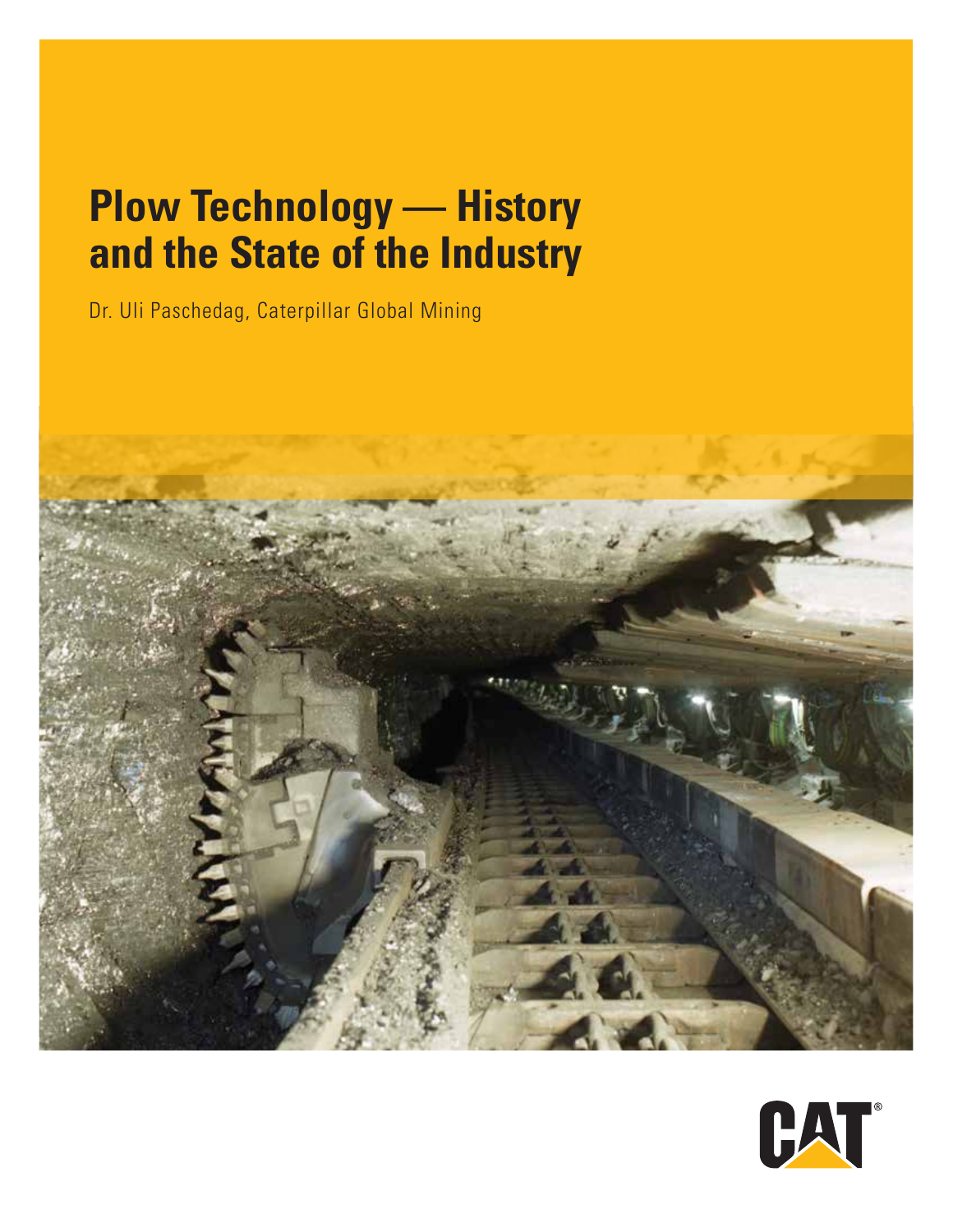### **Table of Contents**

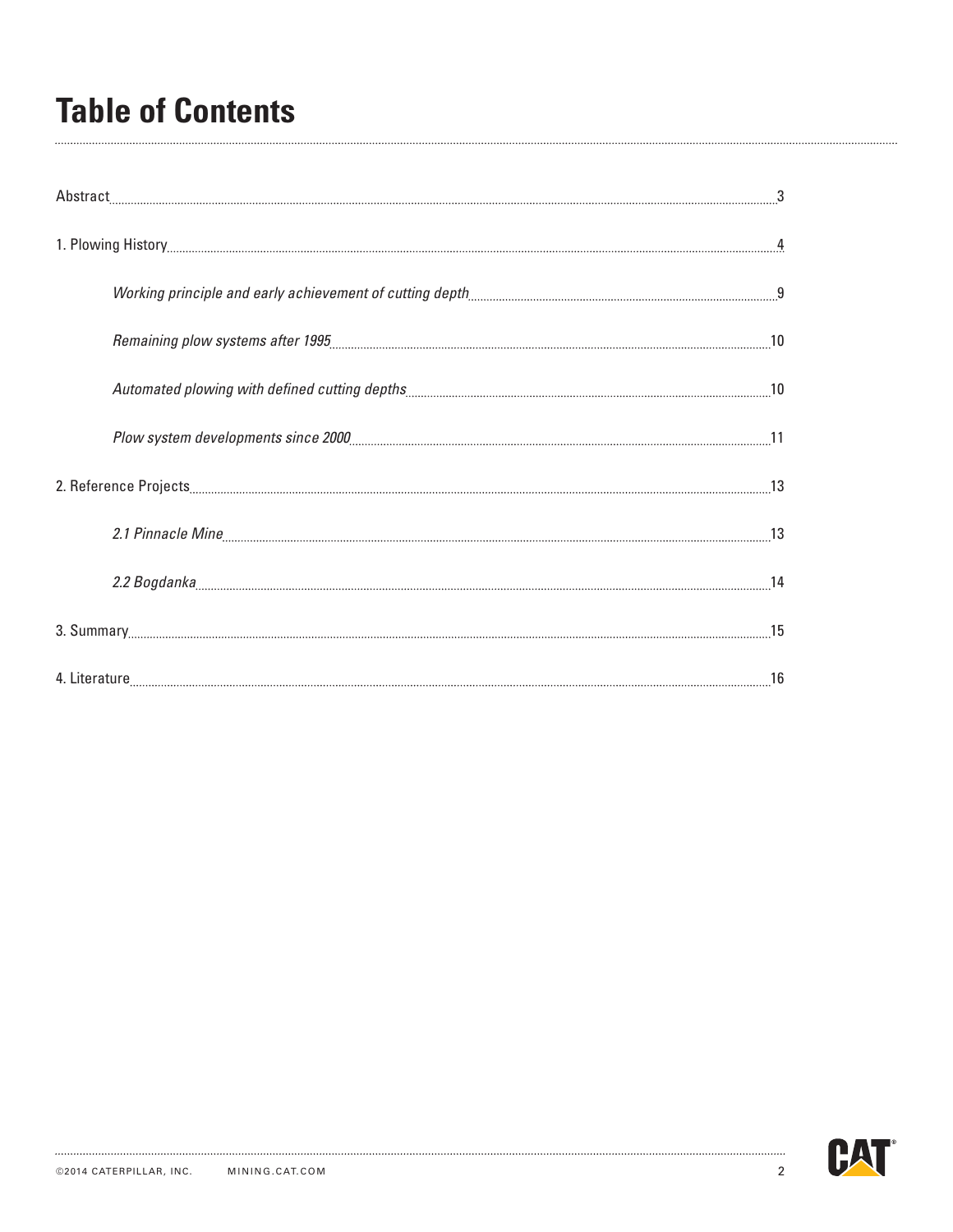### **Abstract**

Plowing is a coal mining method invented in the early 1940s. Many different plow models were designed and tested underground, until—in the mid-1990s—only two models remained: the Reisshakenhobel®, or base plate plow, and the Gleithobel®, or gliding plow. Horsepower and plow speed have increased steadily over time, but it wasn't until 1989 that the biggest weakness of plow systems was overcome: automated plowing using electro-hydraulic controls with defined cutting depths finally allowed plowing to become the most productive mining method for seams below 1.8 m thick. This technology step—like most inventions in plowing—came from Caterpillar predecessor Westfalia Luenen. Another milestone was yet another invention by Westfalia. The PM4 was the world's first and only mine-worthy and rugged control system, and it was introduced in 1993. Today, Caterpillar offers three standard plows, along with tailor-made plow shields and the most advanced electronic shield control system available, the PMC®-R. Cat plows offer installed cutting power of up to 2 x 800 kW, coupled with a blazing plow speed of up to 3.6 m/s and world-leading automation capabilities, all of which lead to an integrated longwall mining system for medium and thin seams that produces more clean coal at a lower cost than any shearer.

#### **KEYWORDS**

Plow longwall history, automated plowing with defined cutting depths, installed horsepower, plow speed

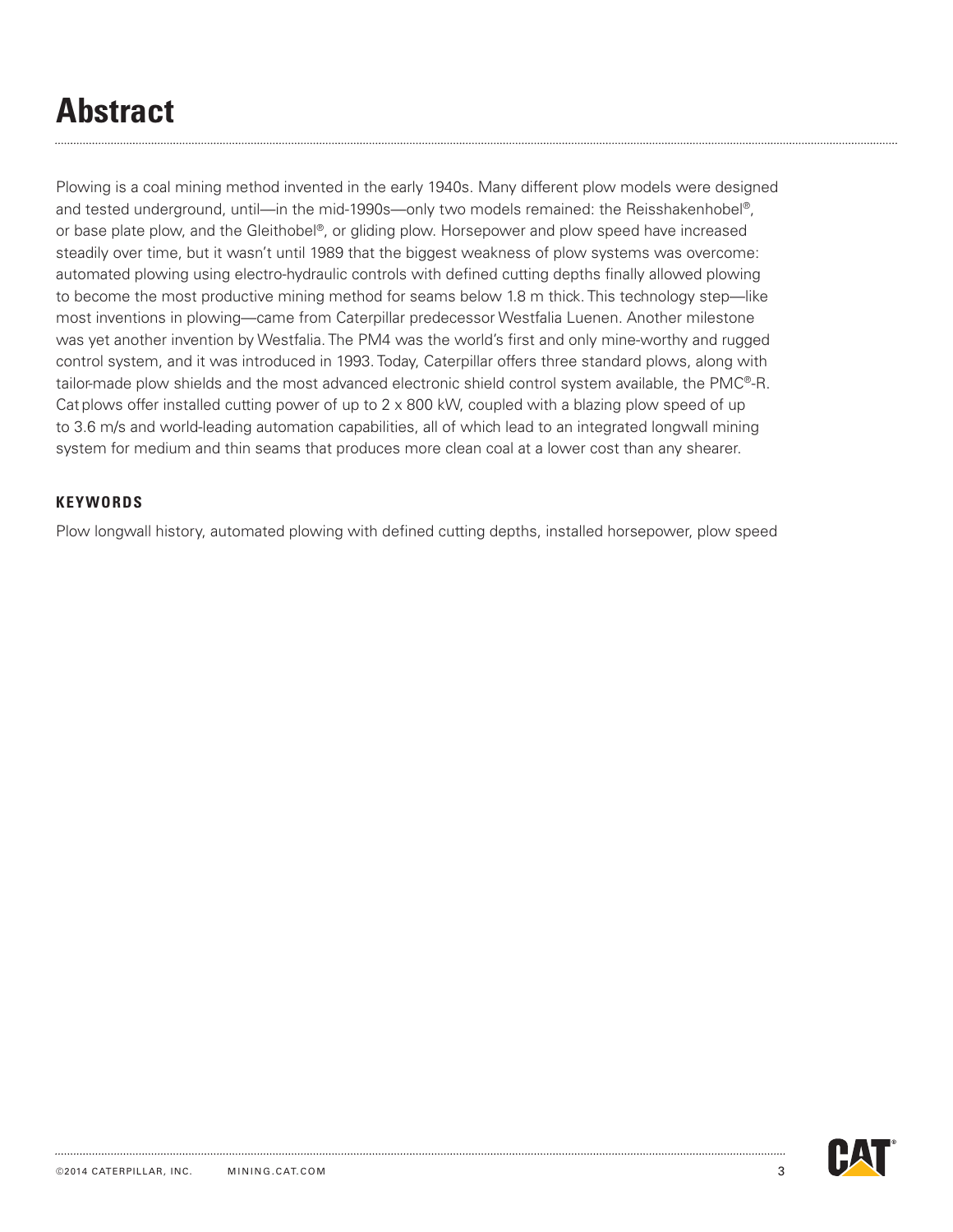The longwall underground mining method was established in the early 20<sup>th</sup> century. True mechanization of the coal mining process wasn't established until the early 1940s, but the first patents for the "slicing cutting" of coal were granted as early as 1912. The following list shows the patents granted and some examples of these inventions.

- 1912—Wissmann *(Germany)*
- 1917—Hirst *(UK)*
- 1922—Diancourt *(Netherlands)*
- 1927—Ducoer *(France)*
- 1929—Morgen *(USA)*
- 1930—Wilhelm Löbbe receives the patent for the coal plow
- 1935—Hammel *(Germany)*
- 1941—Ibbenbüren mine builds the first coal plow *(Inventor: Konrad Grebe)*



*Invention of Wissmann (1912)*



*Invention of Diancourt (1922) Invention of Morgan (1929)*



*Invention of Ducoer (1927)*



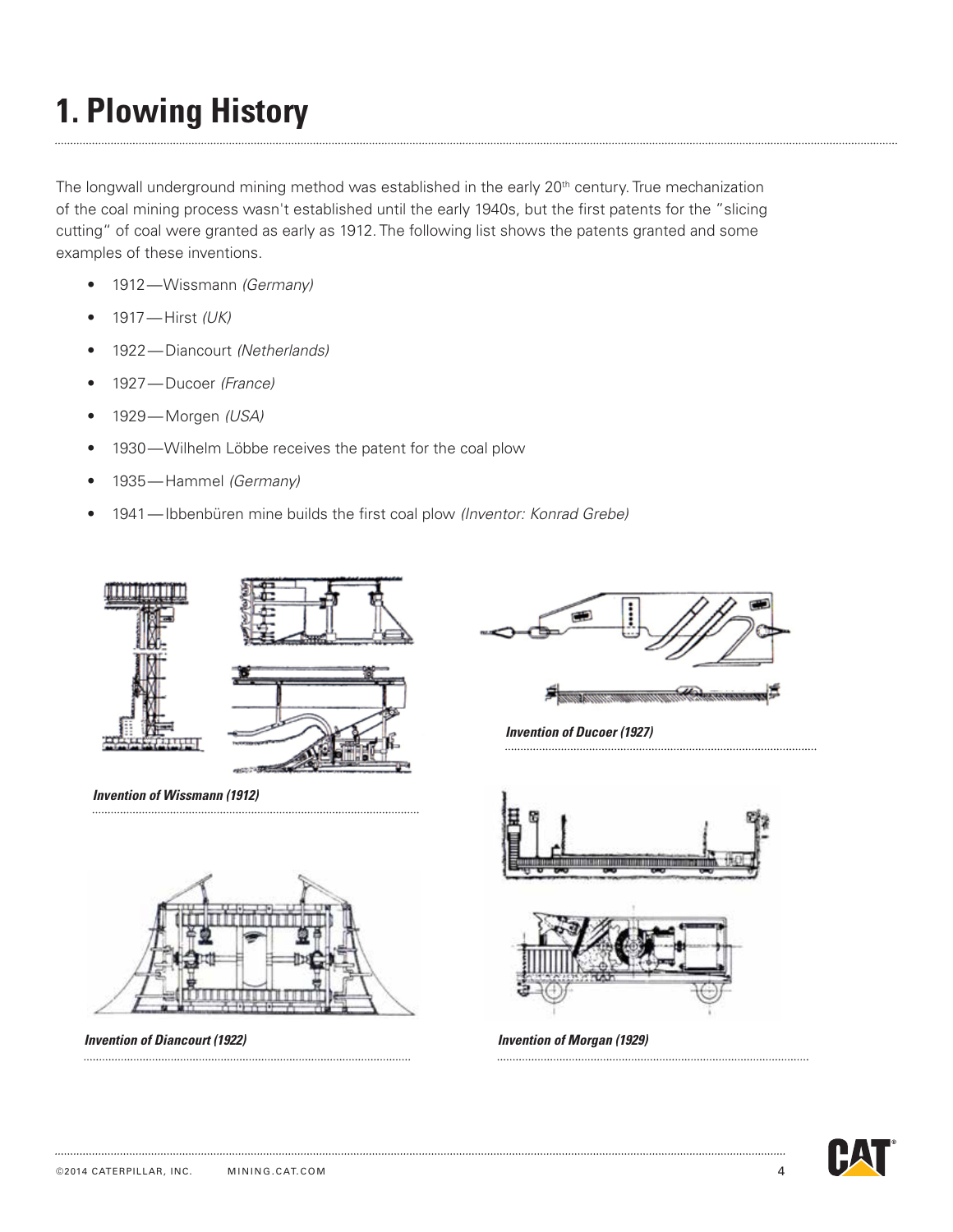Konrad Grebe was the inventor of the first built plow, installed at Germany's Ibbenbüren Mine in 1941. The plow cutting principle was already established, but the plow body was pulled by a rope then. The installed power was 2 x 40 kW; the cutting speed was 0.3 m/s.



*Invention of Grebe (1941)* 



*Konrad Grebe (middle), the inventor of the first plow used at Ibbenbüren Mine in 1941*





*First Ibbenbüren plow in 1941*

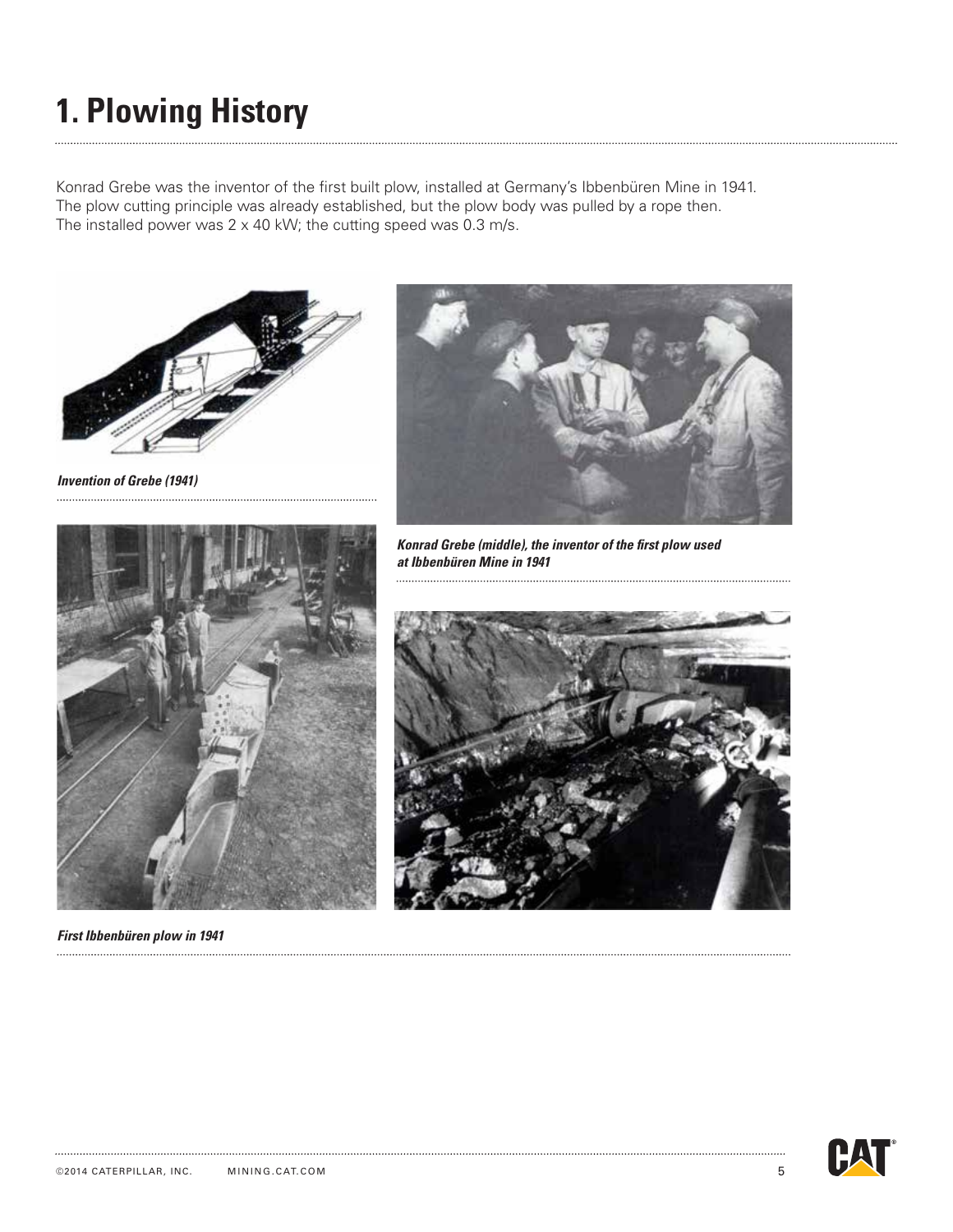The plow was invented and refined by Wilhelm Löbbe, chief engineer at Westfalia Luenen (a predecessor company of Caterpillar) back in 1947 in an attempt to modernize and mechanize underground coal mining. Löbbe also invented the PANZER-Förderer® or armored face conveyor, which was successfully installed underground for the first time in Poland in 1942. Löbbe improved plow performance by reducing the cutting depth and increasing the cutting speed. The 'fast plow' was first installed in 1949 at Friedrich-Heinrich mine in Germany. With an installed power of only 2 x 40 kW, it achieved a daily output of more than 1,000 tonnes for the first time in 1950.

In fact, this first truly successful plow was so popular that the German government decided to publish a special stamp for it.



*Wilhelm Löbbe (1890–1950) was chief engineer at Westfalia Luenen, predecessor of DBT, Bucyrus and now Caterpillar*



*Löbbe plow stamp (translation: "The Löbbe plow—helper of the miner. The miner—helper of the human race.")*







*Löbbe Plow System 1950*

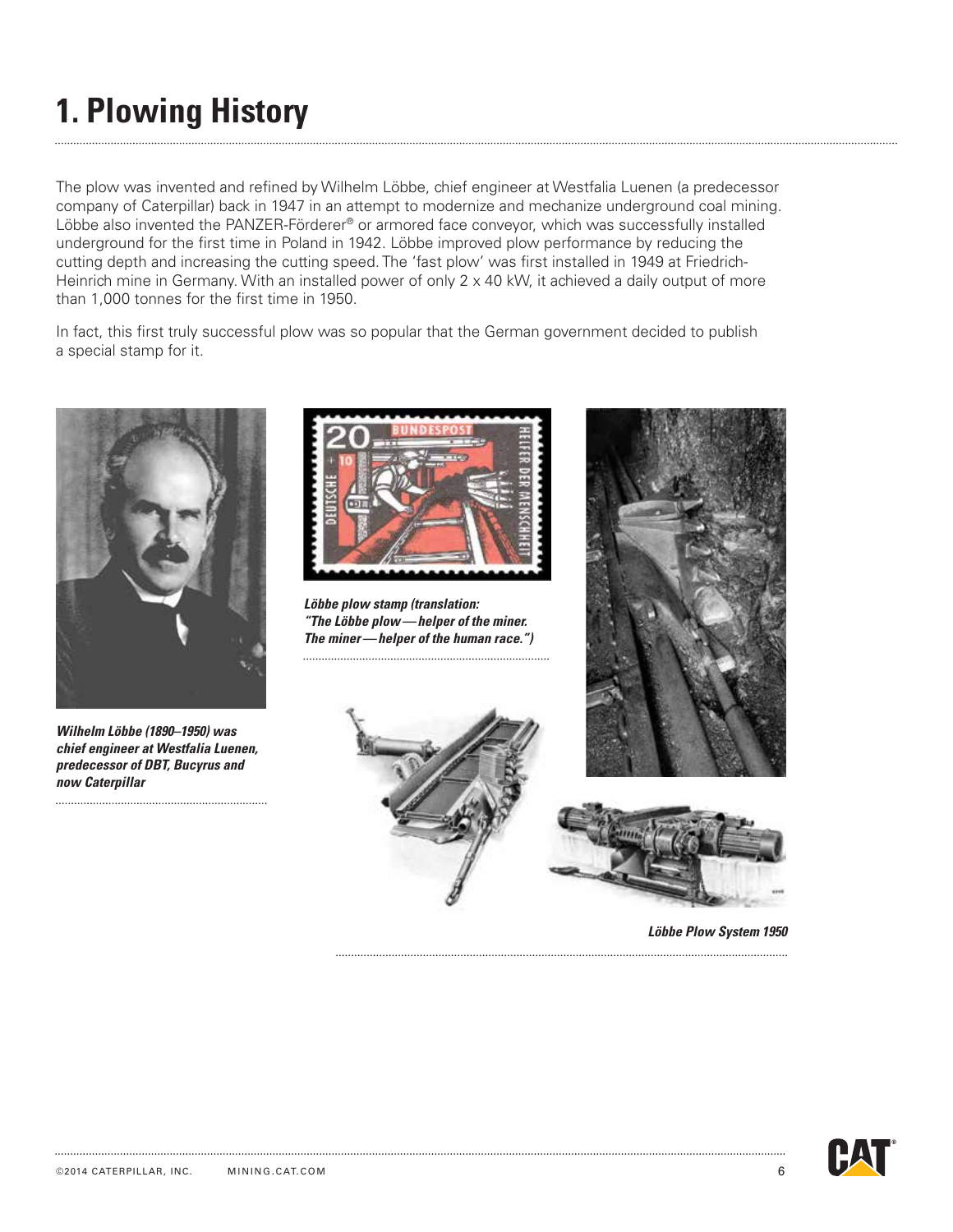From this point on, plow development picked up speed. In 1956, Westfalia Luenen and later the Beien Company built the first plow systems with a gob-side plow guide (prototype of the Reisshakenhobel® base plate plow). In 1960, Westfalia Luenen installed a plow without a base plate that was instead guided on gliding ramps at the NV Nederlandse Staatsmijnen in Heerlen, Netherlands (prototype of the Gleithobel® plow). 1963 saw the first underground installation of the first real Gleithobel plow, type I/26, at the Prosper III/IV, Graf Bismark and Wester-holt mines in Germany. Between 1960 and 2003, there were 14 more plow models just for the Gleithobel alone.

The following plow models were pulled by a rope:

- **• Ibbenbüren mine:** Einheitshobel
- **• Demag Company:** Stufenhobel
- **• Brüninghaus Company:** Schnellhobel
- **• Westfalia Lünen:** Schnellhauer "Hannibal-Hauer".

After 1947, all plows were pulled by chains. The following is a list of all these plows:

- **• Westfalia Lünen:** Löbbe-Hobel, Reisshakenhobel, Gleithobel, Gleitschwerthobel® (furthermore Anbauhobel, Prismenhobel, Tandemhobel, Vibrationshobel, Drehhobel, Pottshobel, Pulthobel, Tischhobel, Hydrohobel, Steilhobel)
- **Brand: Kettenstufenhobel**
- **• Eickhoff:** Universalhobel
- **• Beien:** Megahobel, Rampenhobel, Schlaghobel, Raupenhobel, Gelenkhobel
- **• Klöckner Becorit:** Universalhobel, Schlagkopfhobel
- **GHH:** Hydrohobel Jet-Miner
- **• Halbach&Braun:** Kompakthobel, Kompaktrollenhobel, Schwertrollenhobel
- **• Heintzmann:** CLM

The following pictures show some of these plows<sup>(1)</sup>.



*Westfalia Anbauhobel Eickhoff Universalhobel*





*system*

*Heintzmann CLM plow Klöckner-Becorit plows*





*Westfalia Gleitschwerthobel®, combining the Gleithobel® and the Reisshakenhobel® principles*

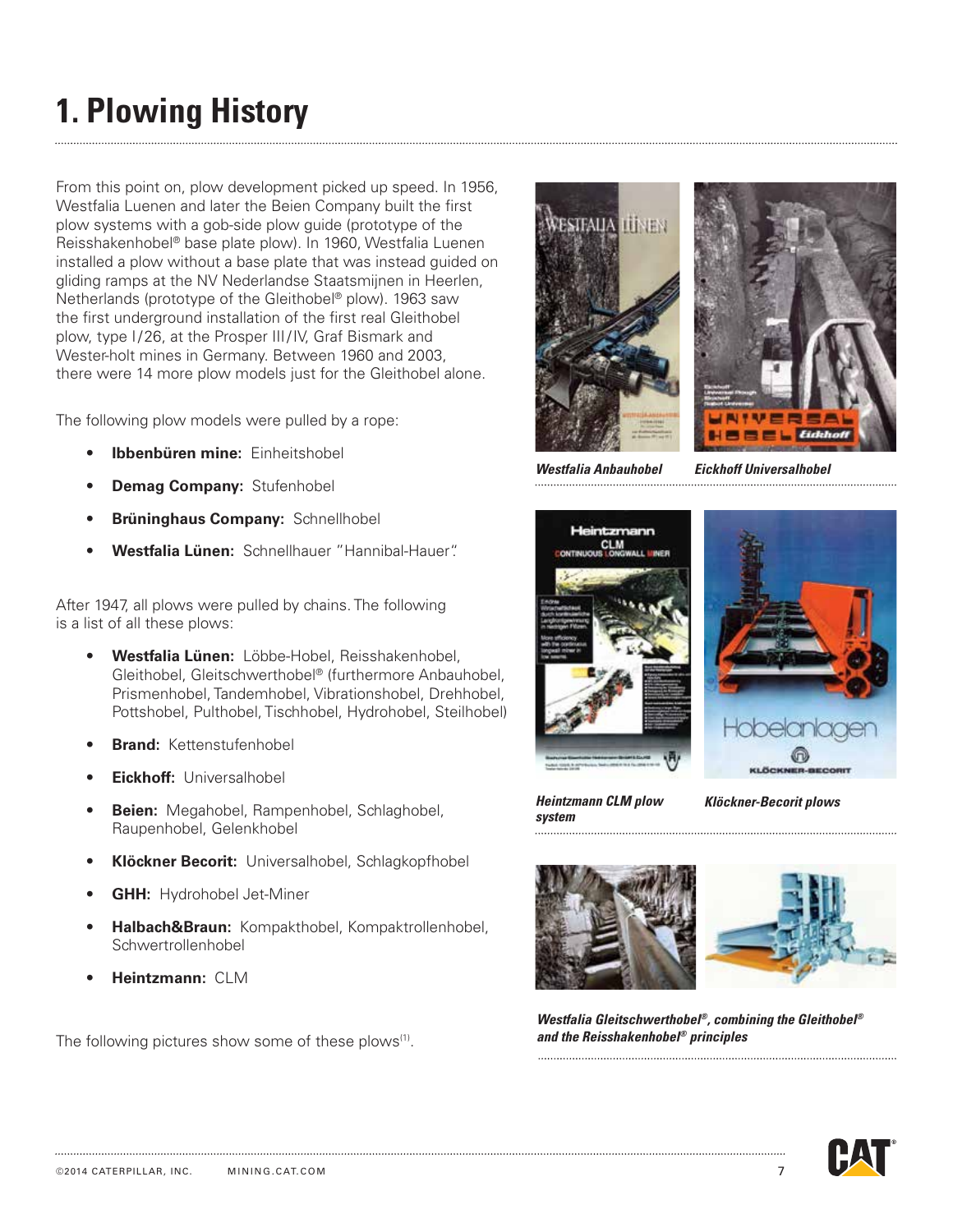In addition to these German companies, others from Japan, Russia, the Czech Republic and Poland developed plows—always based on one or more of the above mentioned models. Until 1956, Westfalia Luenen alone delivered 248 Löbbe plow systems. As per an investigation in 1965, the German coal industry already used 531 plow systems from various suppliers; the vast majority of which came from Westfalia Luenen. Ever since the introduction of the Löbbe plow, Caterpillar and its predecessors Bucyrus, DBT, Westfalia Becorit and Westfalia Luenen have installed well more than 2,000 plow systems in many countries around the world. They were and are used for the following minerals: hard coal, lignite coal, phosphate and bauxite.

In addition to the conventional cutting type plows, there were also several attempts to activate plows through an activated cutting process. The images to the right show two of these models.

The activated plows were investigated and partly developed into trial machines because the older plow systems had low horsepower and no automation, so cutting hard coal or rock was basically impossible. However, all of the trials did not result in a machine that provided satisfactory production figures. In addition, those machines showed much less availability, and maintenance was complicated. As incremental plowing with defined cutting depths was invented by Westfalia Luenen in 1989, coupled with more and more available horsepower, these developments were finally abandoned in the early 1990s.

By the mid-1980s, installed power had drastically increased to 2 x 250 kW. To match this power, the plow chain size increased to a 34 mm diameter, which allowed plow speeds of 1.8 m/s to be achieved. By the 1990s, installed cutting power had increased again, first to 2 x 315 kW using a plow chain diameter of 38 mm; and later in that decade it increased to 2 x 400 kW with maximum plow speed finally reaching 3 m/s.



*Activated plow from the Beien company (activation of bits through chain detour* 



*through the plow body) Activated plow from the GHH company (high-pressure water jets pre-cut the coal behind the mechanical bits)*



*Schlagkopfhobel of Bergbau-Forschung GmbH (activated through hydraulic pick hammers on both sides of the machine, which was pulled by a plow chain)*

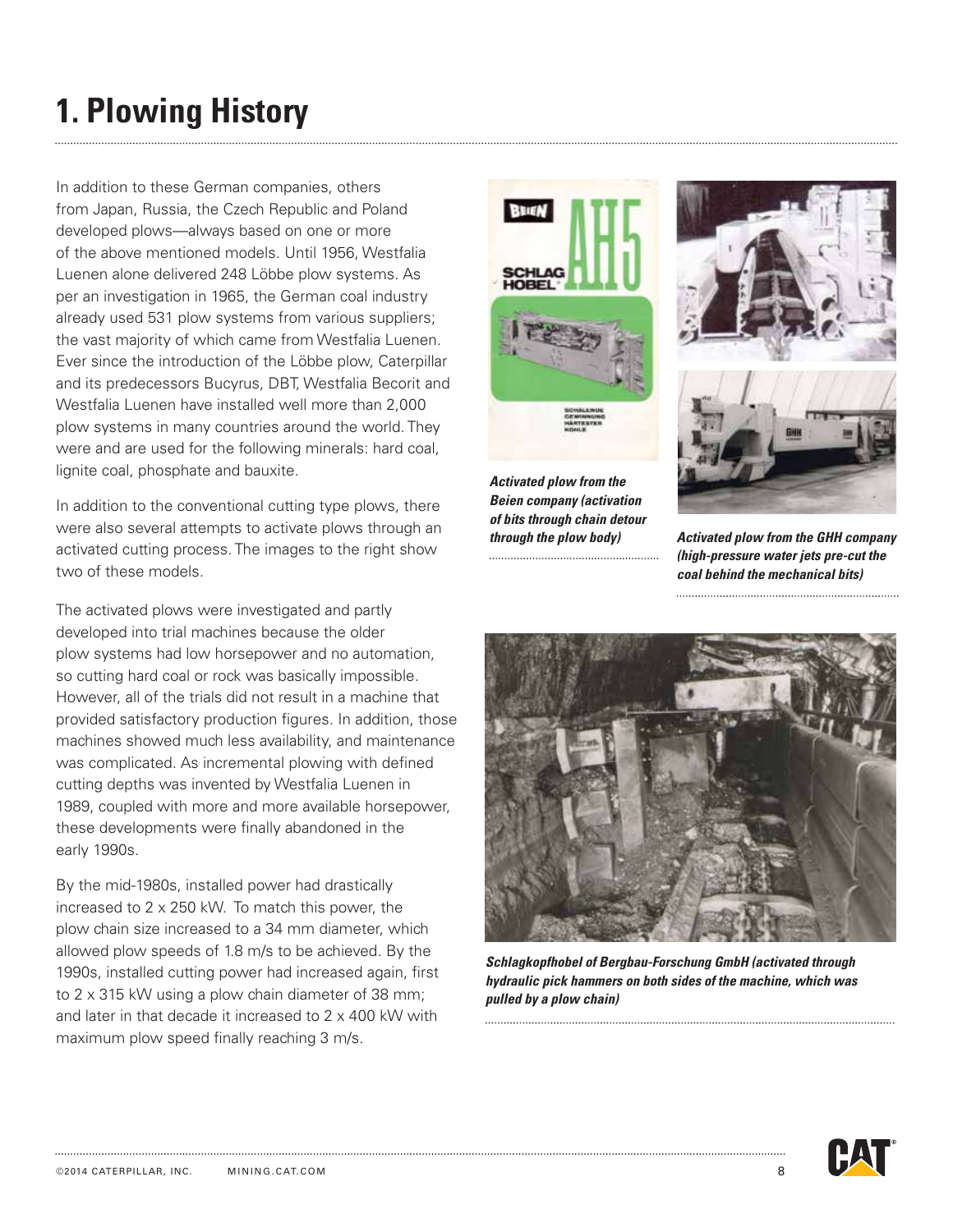#### **WORKING PRINCIPLE AND EARLY ACHIEVEMENT OF CUTTING DEPTH**

The working principle of plows has not really changed since its invention: the plow guide is attached to the face conveyor, and the plow body is pulled (first by ropes, later by an endless chain) in both directions from the face end drives. The conveyor drives are also located at the face ends. The plow body "slices" off the coal from the seam and loads it into the face conveyor through its shape.

After the plow has passed by the face conveyor and the attached plow guides are pushed forward, which was done until the late 1980s/early 1990s by constant low pressure push from standalone push beams and later from roof supports of different kinds, or from shield supports beginning in the 1970s. This led to inconstant cutting depths and an undulated face, which had to be corrected very frequently. In addition, production was limited as the average cutting depth was lower than the one intended to be cut per plow pass.

Further to the face end drives, plow systems are characterized by a horizon control system called "outrigger steering," allowing the operator to adjust the plow cutting to go straight forward, uphill or downhill by changing the angle of the face conveyor pan. For many years, plows also used a "block anchorage" system for two purposes: they keep the AFC from creeping and at the same time keep enough mechanical play between the individual line pans to allow them to be pushed over easily.



*Plow system setup and constant low-pressure push principle* 



*Outrigger steering plow horizon control system*



*Modern Cat block anchorage system*

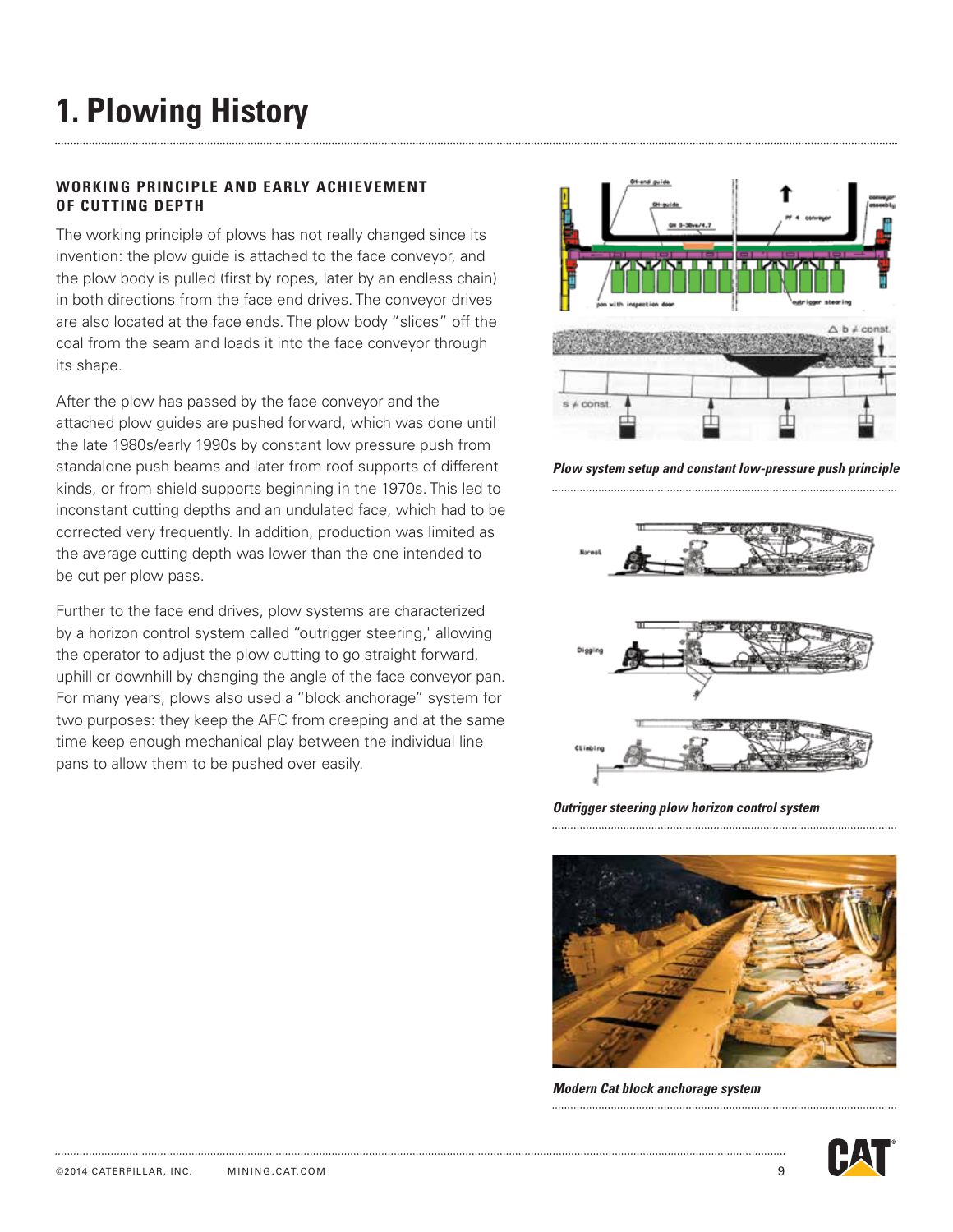#### **Remaining plow systems after 1995**

Many of the previously mentioned plow models disappeared over the years due to their disadvantages and technical inefficiencies as the companies designing and manufacturing them went into bankruptcy or merged with other companies. The last of these mergers was the one between Westfalia Becorit, Hemscheidt and Halbach&Braun in December of 1994, forming DBT Deutsche Bergbau-Technik under the ownership of RAG AG. Based on an in-depth look at the advantages and disadvantages of the existing four plow models, they decided just to use Westfalia's Reisshakenhobel plow system S4N and Westfalia's Gleithobel plow system 9-38 ve<sup>(2)</sup>.

#### **Automated plowing with defined cutting depths**

The breakthrough invention (outside of ever more horsepower) was the introduction of automated plowing with defined cutting depths. The use of electromagnetic valves and reed rod stroke measurement sensors inside the ram cylinders—coupled with electronic control units in every shield—finally allowed plows to overcome the biggest weakness of previous systems. Now, the AFC with the attached plow guide could be pushed over with high pressure after the plow body had passed by a predefined stroke equivalent to the next cutting depth.

This method was successfully applied for the very first time in the USA, when Westfalia Luenen delivered two automated plow systems to U.S. Steel's Pinnacle mine in West Virginia, USA in the late 1980s. While the automation algorithms installed by Westfalia into their third-party sourced electronics worked very successfully, the reliability of these electronics was very poor. It took until 1996, when Pinnacle installed the company's self-developed PM4 electronics to finally make the last step toward reliable automation. This, the world's first automated plow system, was upgraded with regards mainly to installed horsepower (eventually reaching 2 x 400 kW) several times until, in 2010, the then-new owner Cleveland Cliffs ordered a complete new automated plow system from Bucyrus.

Today, the main requirements for any high-performance plowing are remote control and a precisely adjustable cutting depth, which produces a straight face line. These are easily achieved by incremental plowing, a feature typical to Cat plows.



*Standard plow systems at DBT Deutsche Bergbau-Technik in 1995: Reisshakenhobel® S 4N (above) and Gleithobel® 9-38 ve 5.7 (below)* 





*Automated plowing with defined cutting depth and high-pressure push*

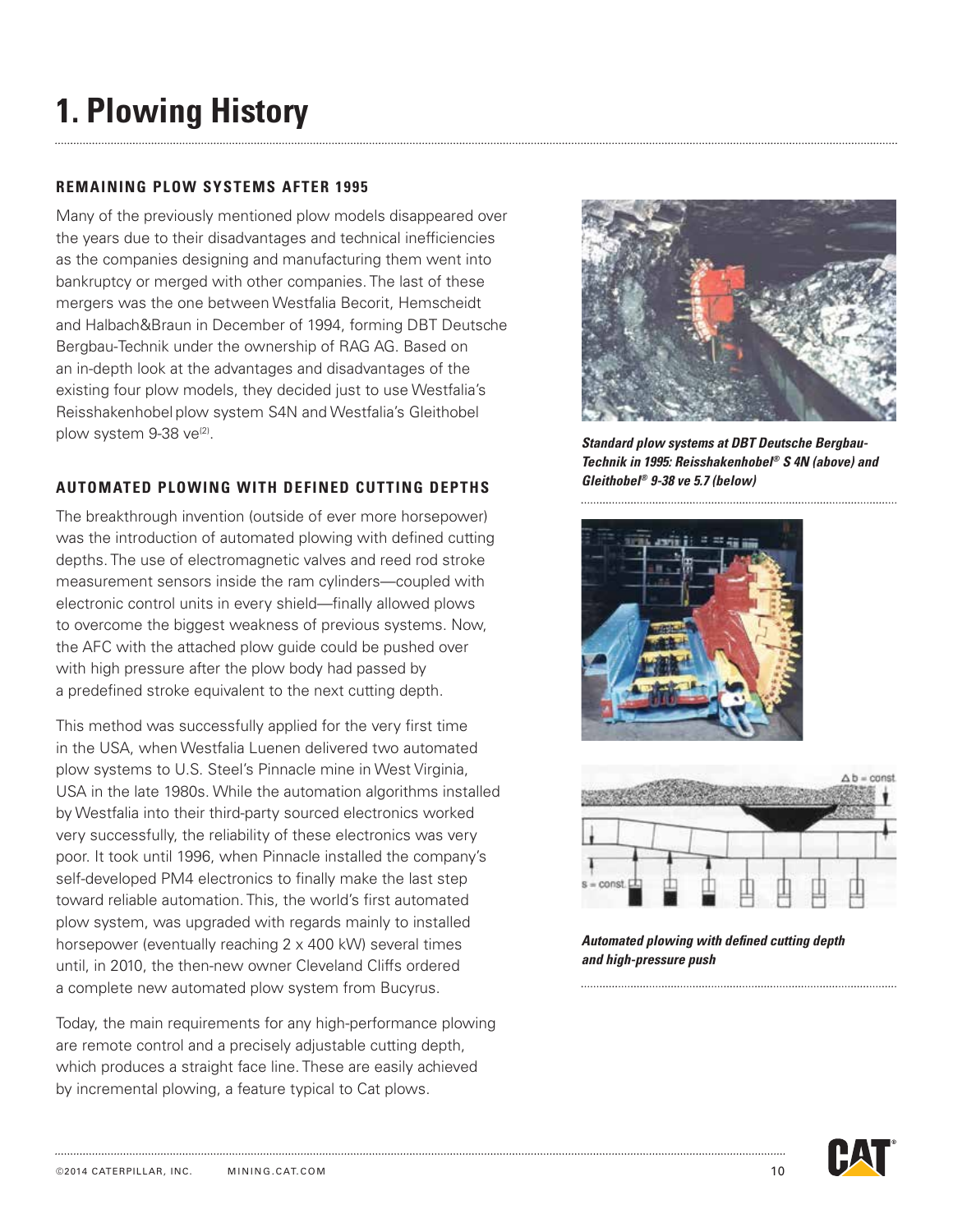Cat incremental plowing, which is precisely controlled electronically, ensures that the plow cuts to an exactly defined depth—regardless of coal hardness, seam structure and presence of rock intrusions. This results in balanced loads on conveyors and steady advance through the seam. The AFC/ plow system and shield supports can be positioned exactly where they are needed (snakes, faults etc.). The system is self-correcting for over- or underpush, maintaining a straight face regardless of conditions. In fact, as a result of automation, Cat plow systems now cut as straight a face as shearers do. Today, the electrohydraulic system of choice is the Cat PMC®-R system, which was developed as the successor of the longtime pacesetter in the industry, the PM4, in 2004.

#### **Plow system developments since 2000**

Caterpillar's predecessor DBT continued to develop these plow systems in various steps after 2000, adjusting to the demand of increased horsepower for cutting and increased productivity. Caterpillar now offers two types of plows with three different models: The Reisshakenhobel RHH800 and the Gleithobel in two different models; the GH800 and the top-of-the-line GH1600.

At the entry level, the RHH800 cuts seams from 0.8–1.6 m in soft to hard coal and has installed power of  $2 \times 400$  kW, a maximum plow speed of 2.5 m/s and a maximum cutting depth in softer coal of 150 mm with a face length of up to 300 m. A 38 mm or 42 mm chain may be used.

The GH800 is designed for slightly thicker seams of 0.9–2.1 m. With the same installed power as the RHH800, it achieves a higher maximum plow speed of 3.0 m/s and a greater cutting depth of 180 mm. The GH800 also cuts soft to hard coal with a face length of up to 400 m. This system uses a plow chain with a diameter of 38 mm. Development of an updated version of this successful model is now available after successful underground trials at the German Ibbenbueren mine in 2014.



*Cat PMC®-R electrohydraulic shield control system* 



*Underground longwall control cabin with face visualization*



*Cat RHH800 plow system*

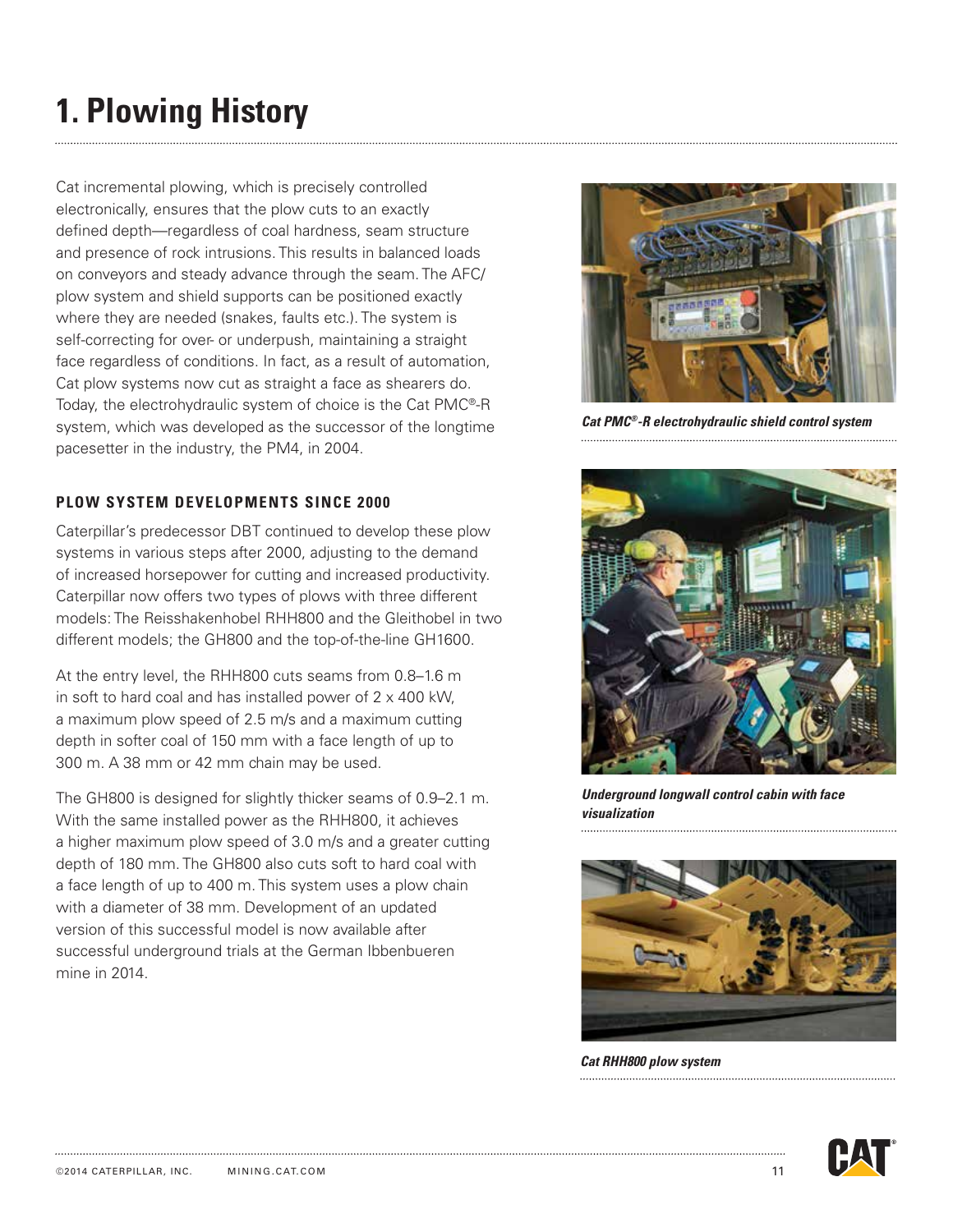The top of the line is the Gliding Plow GH1600. Designed to mine medium to extremely hard coal in seams of 1.1–2.3 m, the GH1600 has a maximum installed power of 2 x 800 kW, allowing it to achieve a maximum plow speed of 3.6 m/s with a maximum cutting depth in softer coal of 250 mm and a face length of up to 400 m, limited only by the maximum installable AFC power. This plows system uses a plow chain with a diameter of 42 mm. In Germany, this next-generation plow system—first installed in 2003—achieved a productivity of more than twice the amount of coal ever mined from a 400 m face on a 1.5 m seam of extremely hard coal with up to 3,500 t/h.

The height of all Cat plow bodies (turret head) is easily and infinitely adjustable within a certain range using a worm gear. The plow body height can also be adjusted in larger increments by simply installing or removing auxiliary bit blocks. This allows for quick and easy adjustment to varying seam thicknesses, minimizing both the cutting of adjacent rock and the associated preparation costs.

Overload protection prevents damage resulting from shock loads to drive components, minimizes chain failures, extends component life and allows for a quick restart. The Cat planetary overload protection system contains an integrated multi-disc clutch set to slip at well below the breaking force of the chain. If the chain stalls, the system decreases gearbox torque and shuts down the plow drives before a dangerous peak chain force is reached. This is achieved through yet another electrohydraulic control system. Finally, modern Cat plow shields are made out of high-strength steel for long life to make for a truly integrated plow system.



*Cat GH800 plow system underground*



*Cat GH1600 plow system for maximum productivity*

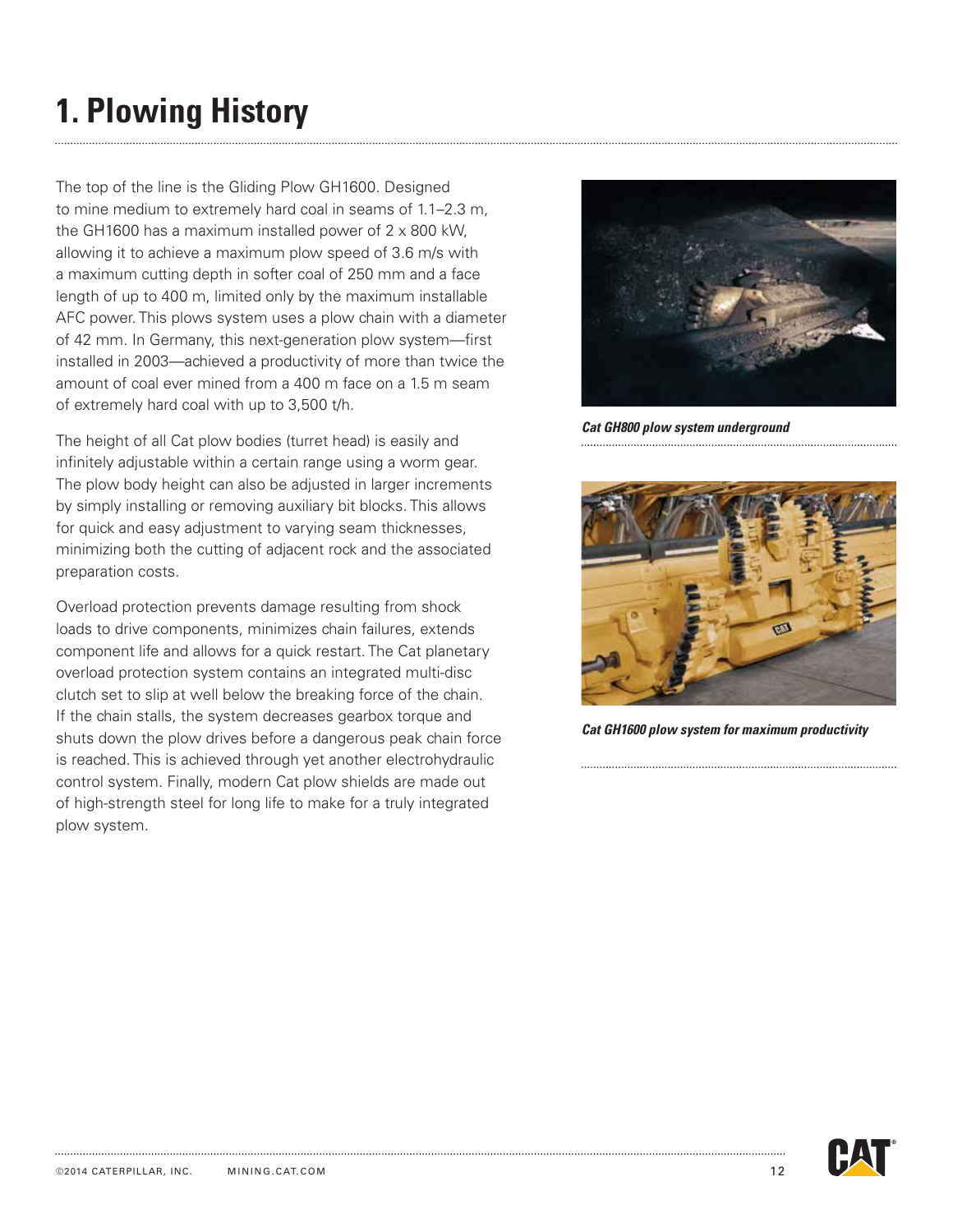### **2. Reference Projects**

#### **2.1 Pinnacle Mine**

In 1989, U.S. Steel's Pinnacle mine became the world's first longwall operation to eliminate the need for an operator at the face. After conducting an extensive evaluation of the most efficient mining method for low seam coal, Cliffs Natural Resources, Inc. opted for an automated plow system, concluding that it was the safest, most cost-effective and most environmentally friendly way to extract coal from the low seam (Pocahontas No. 3) at the Pinnacle mine.

The 2010 installation has 2 x 600 kW plow drives, large P-45 UEL, a 42 x 137 mm plow chain, a plow body rated at 1.6 MW, the Cat 2003 heavy-duty bit system, heavy-duty plow guides, robotically welded plow guides, PMC®-D plow control system and more plow steering cylinders. The AFC installed power is increased to 2 x 600 kW, with a higher AFC speed of 127 m/min. For Cliffs, the unveiling marks the start of a new era in low-seam productivity and safety. For Caterpillar, it marks the kick-off of a nationwide promotion of this highly advanced and efficient technology, which is ready to assume a very important role in North American mining going forward. With its new mining system, Cleveland Cliffs wanted to break the world record for low seam longwall mining, set at the same Pinnacle mine in the late 1990s with nearly 23,000 clean metric tons of coal in one day. This has been achieved twice, increasing this record to more than 32,000 clean tonnes on April 1, 2014 in a seam only 1,42 m thick.



*Surface compatibility test for the Cleveland Cliffs plow system in 2010 in the USA*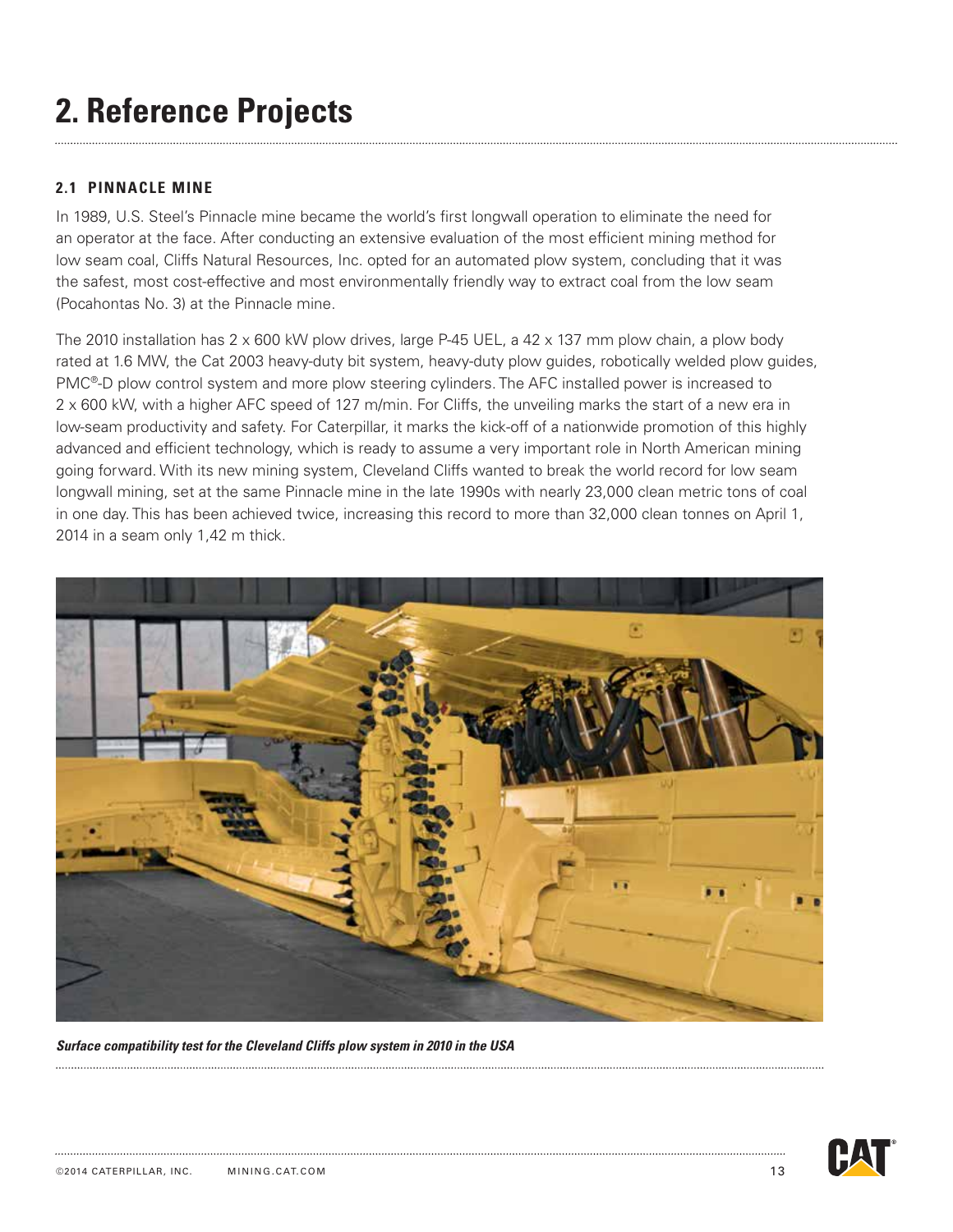### **2. Reference Projects**

#### **2.2 bogdanka**

In March 2010, Polish mine operator Lubelski Węgiel Bogdanka S.A. commissioned the automated GH1600 plow—designed for high productivity in very hard coal and the system of choice for seams up to 2.3 m—at its Bogdanka mine. The system features  $2 \times 210/630$  kW (two-speed motors) for the plow system and  $2 \times 800$ kW for the AFC system.

Within months of delivery, the new longwall had far exceeded the production target of 10,000 tonnes per day specified in the invitation to tender—and even set a new European record for plow faces, as well as a new world production record for plow longwalls in mines using arches to support their entries. On August 25, 2010, the longwall achieved a daily output record of 16,894 metric tonnes. During just 10.5 hours of operation, the plow made over 300 passes along the 250-meter panel, traveling a total distance of 76 kilometers at an average of 120 m/min. The plow face advanced a total of 21.6 m with a cutting height of only 1.5 m—an achievement impossible for any shearer in such seam heights. This is the result of huge advances in plow automation and technology, especially over the past 10 years.

The plow installed at Bogdanka is working in automatic mode, allowing a significant reduction of staff required at the face during operation. Incremental plowing is used, cutting to an exactly defined depth regardless of coal hardness, seam structure and faults. Horizon control allows exact control of the plow angle, ensuring that the plow does not dig or climb unless required by the seam's geology.

The Polish mining industry had abandoned plow technology in the mid-1990s because of its low productivity, which was caused by low horsepower and the lack of automation. But the success of Caterpillar's latest plow systems is causing a renaissance. JWR's Zofiowka mine was the first to buy a Cat plow system (it now has two sets in operation), and Bogdanka has already purchased three more plow longwall systems delivered between 2012 and 2014. And at Bogdanka alone, Cat plow technology will increase recoverable reserves by some 100 million tonnes.



*Bogdanka plow GH1600 underground*

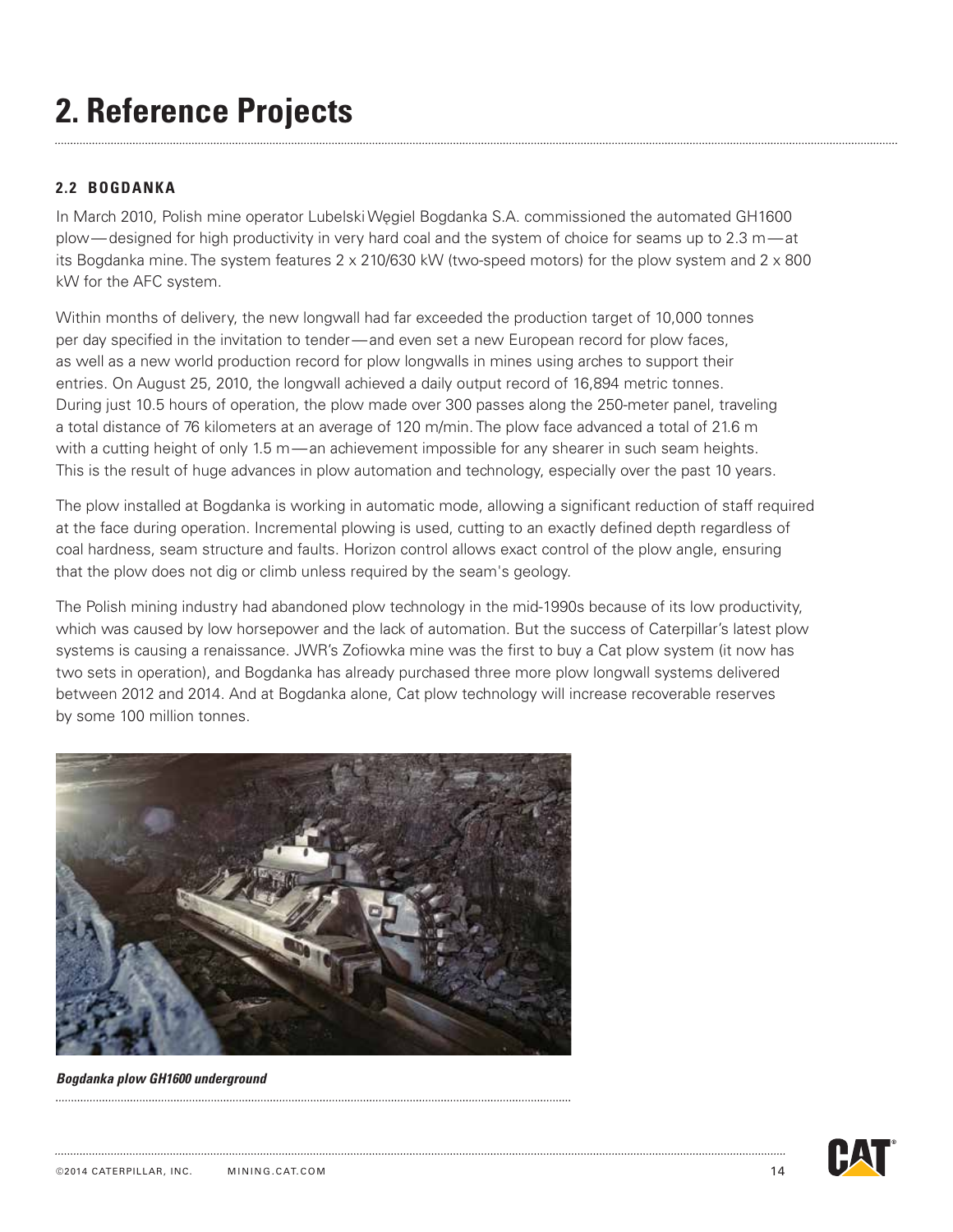### **3. Summary**

Automated plowing is the most productive longwall mining method for seams below 1.8 m cutting height. High installed cutting power and plow speed allow a maximum capacity of 3,500 t/h. Cat plow systems allow clean extraction of low and medium coal seams with minimum mining of adjacent rock, which reduces costs associated with preparation and refuse disposal. Incremental plowing with defined cutting depths and full automation without any operator being required at the face, combined with cutting power of up to  $2 \times 800$  kW, ensures high productivity even when extracting hard coal. With the ability to operate in seams as low as 0.8 m, plows can therefore mine seams previously thought to be inaccessible. And from this minimum seam height up to 1.8 m, the Cat plow system easily outperforms any shearer.

Safety is enhanced by lower methane concentrations (due both to the larger size of the cut product and greater distribution across the face created by the higher plow transit speed) and the fact that—in contrast to the shearer—the plow can operate completely unattended.

And finally, Cat plows are engineered and manufactured by the world leader in plow technology—with continuing research and development of all components to ensure maximum productivity, service life and return on investment.

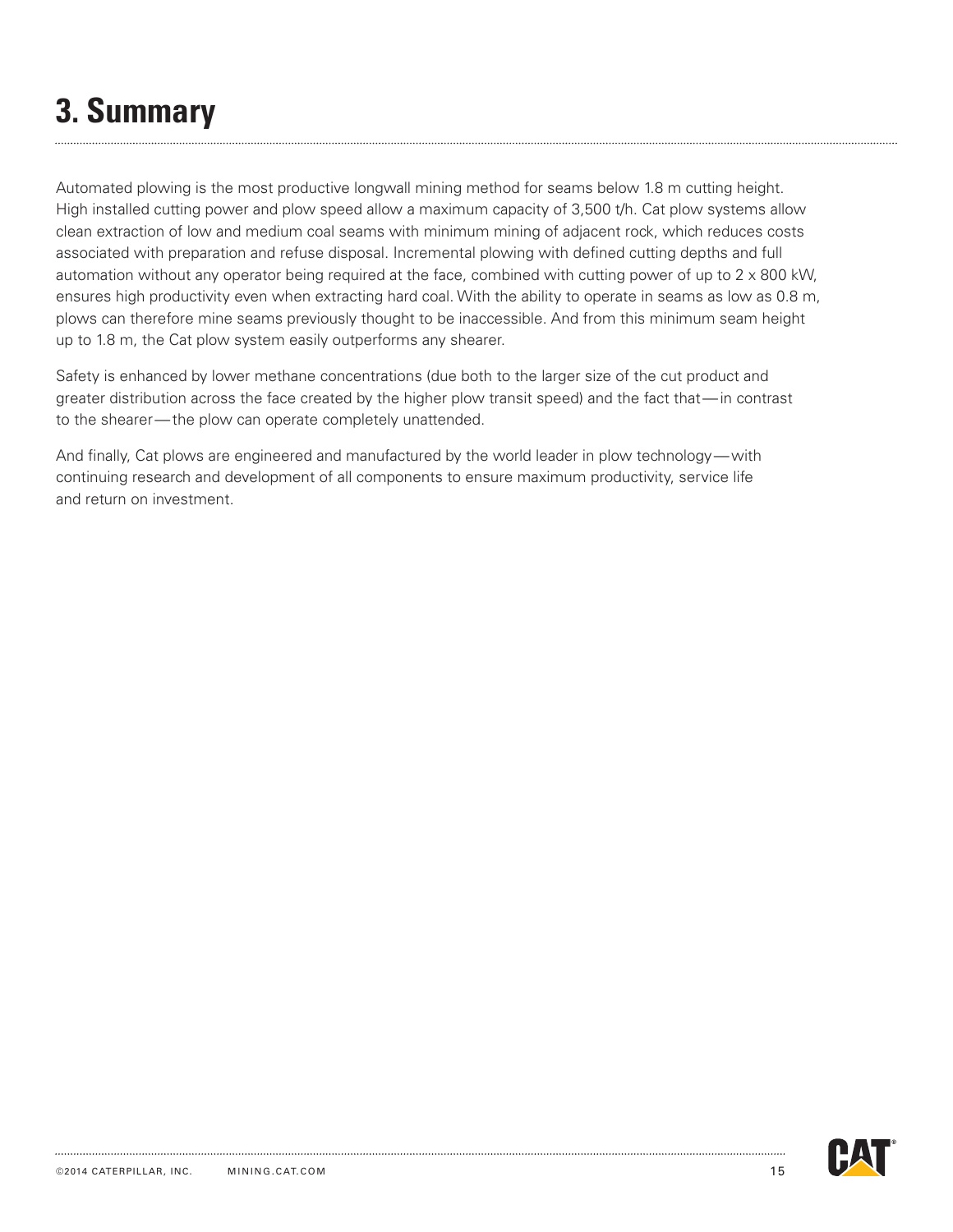### **Literature**

- [1] Archives of Hans Dreher.
- [2] Heinz-Werner Voß/Manfred Bittner: "Status of longwall mining of medium and thin seams in Germany". Publication in Glückauf Mining Reporter 1-2003; pages 20-27.